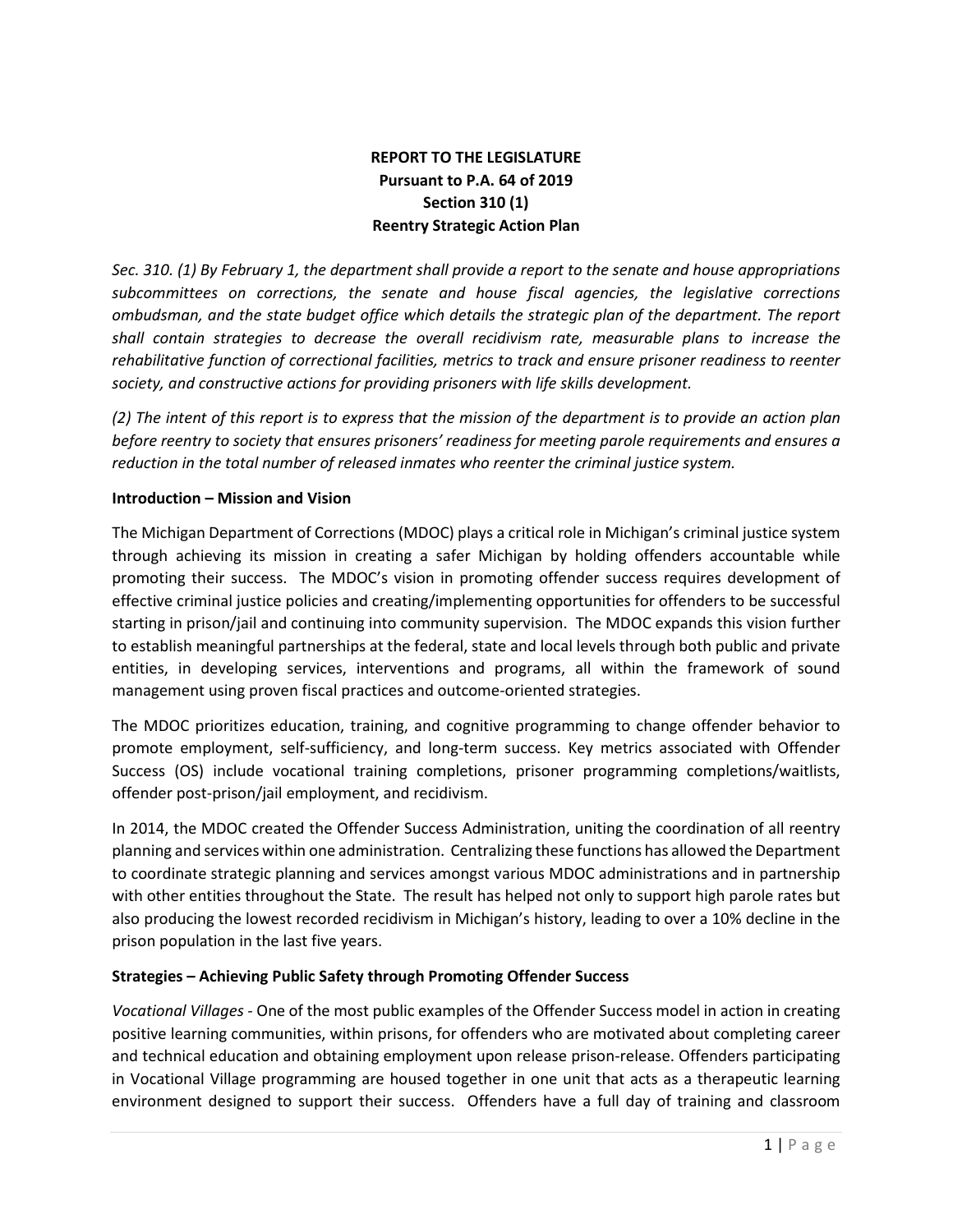instruction intended to mimic a typical workday outside prison walls and receive state and nationally recognized certifications in their trade. Most importantly, the MDOC actively works with offenders and employers to help secure offers of employment and intensive pre-release planning to identify any wrap around/supportive services such as housing, transportation, work clothing/tools that will be needed so that offenders can immediately work toward stability and self-sufficiency. The MDOC currently operates two vocational villages at the Parnall Correctional Facility and the Richard Handlon Correctional Facility, while a third is under construction at the Women's Huron Valley Correctional Facility. Recent expansions of the VV model include implementing the Last Mile Coding Program, DTE Energy Line Clearance Training Program, and improving both a statewide application/screening process for enrollments and data collection and tracking for Vocational Village population tracking employment rates.

*Creating Employment Opportunities, Prison to Parole –* The MDOC has also intensified its statewide job development strategies to both prepare and connect returning offenders with employment as close to their prison release date as possible. Employment Readiness programs for offenders in prison include basic computer and simulated web skills, along with digital and financial literacy. The completion of a resume as well as a Workforce Development Packet is also prepared in preparation of a prisoner's release to assist employers in selecting job candidates. The Workkeys test is being utilized by offenders to assist in determining if the requirements of the Michigan Compiled Law 791.234d has been met. Recent enhancements include implementing updated Federal Deposit Insurance Corporation (FDIC) and Microsoft Digital Literacy (MDL) programs, resume workshops, Prisoner Program Information Network (PPIN) upgrade, EDOVO tablet expansion and Brainchild handheld learning devices. New training programs for women offenders will also be provided covering; cosmetology, 3D Printing/Robotics, cohort teaching model for academic programs. The MDOC was selected to host the 2019 National Leadership Correctional Education Association (CEA) Conference this past year in recognition in leading efforts in creating and implementing education, training and employment opportunities for MDOC offenders.

To strengthen post-prison increase employability the department has developed a partnership with Department of State to issue offenders Birth Certificates, Social Security Cards and State of Michigan ID cards. Within MDOC's Offender Success Administration, the Offender Employment and Opportunity Unit works directly with employers, training schools and other workforce partners in creating training/employment opportunities and placing offenders, who qualify, into higher paying jobs with partnerships with over 700 employers statewide with committed to hire returning offenders. Job placement tools such as candidate listings have been implemented listing offenders that completed a Career and Technical Education Program or worked in a Michigan State Industries Factory while incarcerated to connect those to employment opportunities in their respective fields. Offender Success Administrative Agencies (OSAAs), under performance-based contracts with the MDOC, provide employment training, job development/placement services and other services to address employment barriers such as homelessness, transportation, health and behavioral health care assistance with over 1,200 offenders provided services this past year. Data tracking for job placement, job retention and average hourly wage at job entry are tracked as key measures for success with a cumulative job placement rate of 52% for parolees enrolled in post-prison employment services.

*Evidence-Based Programming -* All offenders coming into the prison system are screened by MDOC staff who develop a plan, including program recommendations, to mitigate the offender's risk upon release. Evidence-based core programming are available throughout the MDOC to help offenders better understand their behavior and develop tools to reduce their risk so that they can safely return to the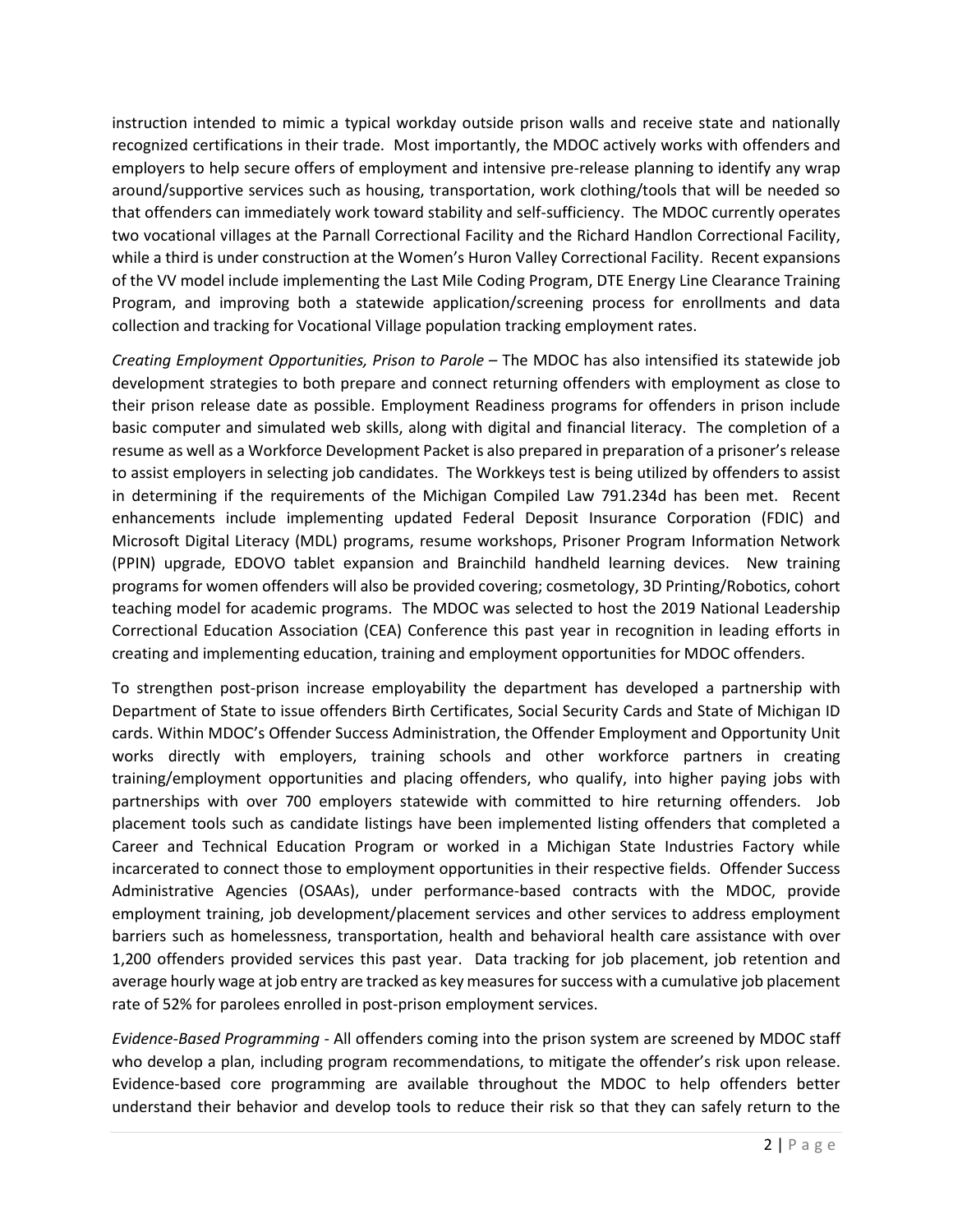community. Examples of programs for male offenders include Violence Prevention Programming (VPP), Thinking for a Change (T4C), the Michigan Sex Offender Program (MSOP), Batterers Intervention Programming (MIDVP), Outpatient and Advanced Substance Abuse Treatment (ASAT). Evidenced based gender responsive programming for the female populations includes Beyond Violence (BV), Seeking Safety, Meridians (a program for women who have used force in intimate partner relationships), ASAT, and a cognitive restructuring program titled Moving On. In addition to gender-responsive programming, the Women's Huron Valley Correctional Facility (WHV) partnered with the National Resource Center on Justice Involved Women to conduct the Gender Informed Practice Assessment (GIPA). The results provided the Department an opportunity to advance gender-informed, evidence-based practices for incarcerated women, which led to a strategic plan specifically for WHV.

Community-based programming is also available at the Detroit Reentry Center (DRC). The Prisoner Programming Centralization Unit developed and tracked programming completion metrics with the goal of over 90% completion for each Core Program. The unit also created quality assurance metrics and staff training for programming recommendations and monitored fidelity and quality assurance for program delivery in correctional facilities to insure evidence-based practices in all Core Programs.

The Office of Community Corrections (OCC) is in the planning stages of building upon the many achievements of the Offender Success Model by addressing the risk, needs, skill development and opportunities for long term self-sufficiency for probationers. The MDOC's goal is to make a person's first contact with the criminal justice system be their last. To kick off this process and fill the residential instability needs barrier, OCC developed and implemented the Road to Success pilot in Genesee County in collaboration with New Paths Inc., Genesee County Continuum of Care, and Genesee County Mental Health Specialty Court. The OCC applied for a federal Innovations in Supervision Initiative Grant and was awarded funding to apply our strategic plan in partnership with Muskegon Sheriff Department and Muskegon Prosecuting Attorney's office to reduce violent crime and recidivism.

*Housing and Homelessness –* Implementing housing strategies to both prepare and connect returning homeless offenders with both transitional and permanent housing opportunities with the goal of achieving permanent supportive housing as close to their prison release date as possible. The MDOC contracts with OSAAs to provide over 1,000 transitional housing beds at over 300 locations across the state, coupled with case coordination and rental start-up services with approximately 3,000 parolees served annually. The MDOC collaborates with local Housing Continuum of Cares (COCs) and the Michigan State Housing Development Authority (MSHDA) to provide project-based Housing Choice Vouchers for parolees with approximately 86 parolees currently in vouchered housing.

## **Strategic Partnerships in Action – Promoting Offender Success through Effective Collaboration**

*Employment, Housing, Health & Behavioral Health Care, Social Supports –* The MDOC maintains service contracts with Ten (10) Offender Success Administrative Agencies (OSAA), providing services to paroled offenders throughout the entire state. Agencies under contract are a mix of local Workforce Development Boards and Human Service Agencies who receive MDOC funding, combined with OSAA leveraged funding in brokering an array of employment, housing, health and behavioral health care and supports for approximately 6,000 paroled offenders per year.

*College Partnerships -* Increased partnerships with colleges to provide post-secondary education to eligible prisoners. Under a pilot program with the U.S. Department of Education U.S. colleges and